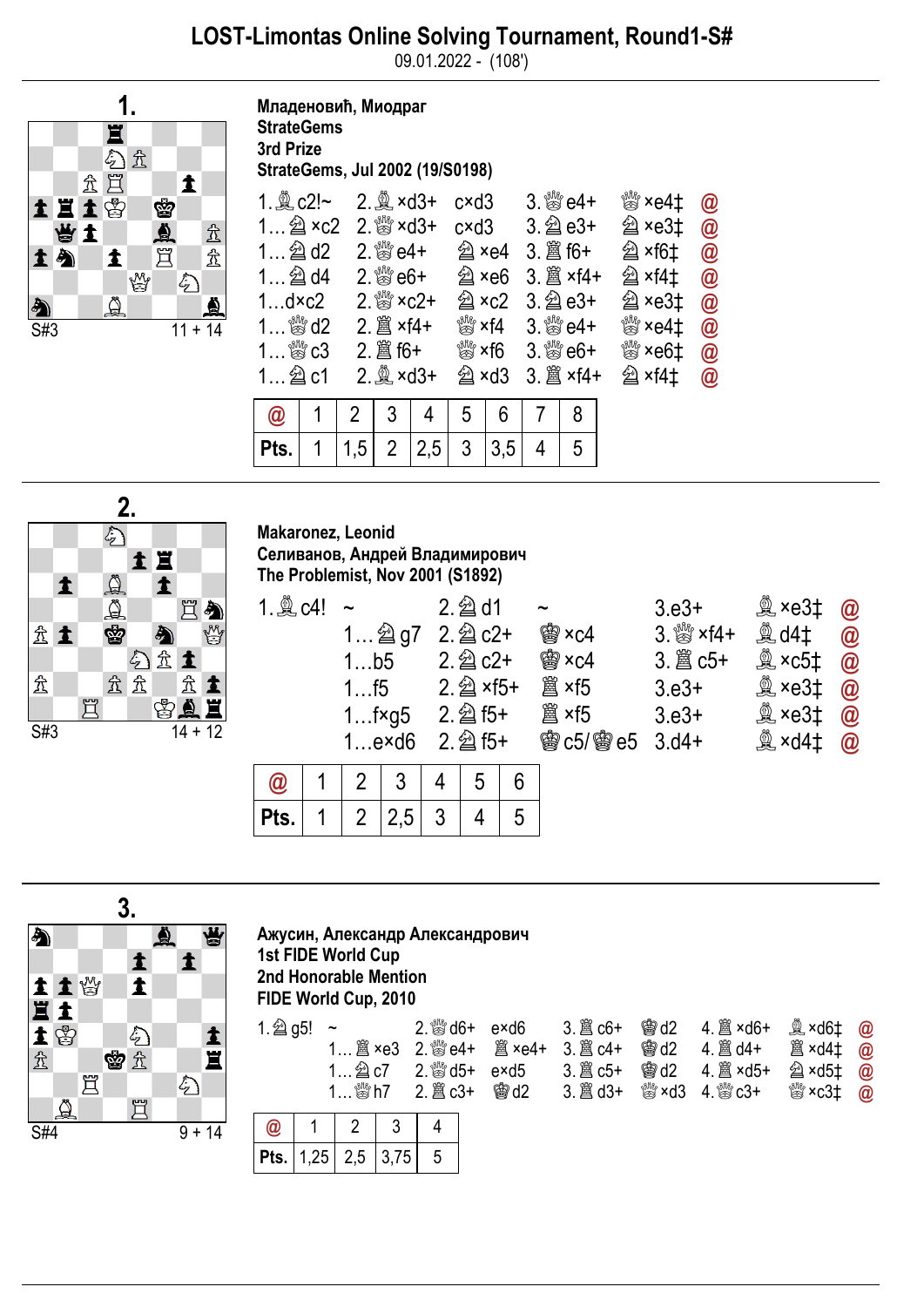09.01.2022 - (108')



Алайков, Венелин Probleemblad 1st Prize Probleemblad, Jan 1995 (53/2698)





## Петков, Петко Андонов **Schach** 1st Comm. Schach, Sep 1984 (10485)

| 1.a8= $\hat{2}$ ! ~ |  |  | $2.$ 窗 a5+<br>1 $\&$ ×d2 2. $\&$ f5+<br>1 1. 2 × b2 2. 2 e2+ 2 × e2 3. 窗 b3+ | <b>@c5</b> 3. 2 ×d7+ | <b>鬱c5</b><br><b>鬱c5</b> | ▓ ×d7 4. ▒ a7+<br>4. ▒ a5+<br>4. ▒ c4+ | <sup>ঋ‰</sup> ×a7‡ @<br><b>② b5‡</b><br><b>凰 ×c4‡</b> | $\circleda$<br>$\bm{\varpi}$ |
|---------------------|--|--|------------------------------------------------------------------------------|----------------------|--------------------------|----------------------------------------|-------------------------------------------------------|------------------------------|
| $\circleda$         |  |  |                                                                              |                      |                          |                                        |                                                       |                              |
| $ $ Pts. $  1, 5  $ |  |  |                                                                              |                      |                          |                                        |                                                       |                              |



| 1st prize | <b>Gamnitzer, Camillo</b><br>feenschach<br>feenschach, Mar 2005 (158/9167) |            |                      |                      |            |           |          |            |       |
|-----------|----------------------------------------------------------------------------|------------|----------------------|----------------------|------------|-----------|----------|------------|-------|
| 1.奧 q7! ~ |                                                                            | 2. 2 fe5+! | $f \times e5$        | 3. 21 ×e5+           | <b>會d4</b> | $4.2904+$ |          |            |       |
|           |                                                                            |            |                      |                      |            |           | 4… 窗 d3  | 5. 臠 ×e3+  | 剑 ×e3 |
|           |                                                                            |            |                      |                      |            |           | $4.2$ 16 | $5.2$ ×f6+ | 雷d3   |
|           | 1 簋 g8/ 奠 f8 2. @ d6! ~                                                    |            |                      | 3. 臠 e2+             | 鱼 ×e2‡     |           |          |            |       |
|           |                                                                            |            | $\sim$ $\sim$ $\sim$ | $\sim$ $\sim$ $\sim$ |            |           |          |            |       |



ര

൹